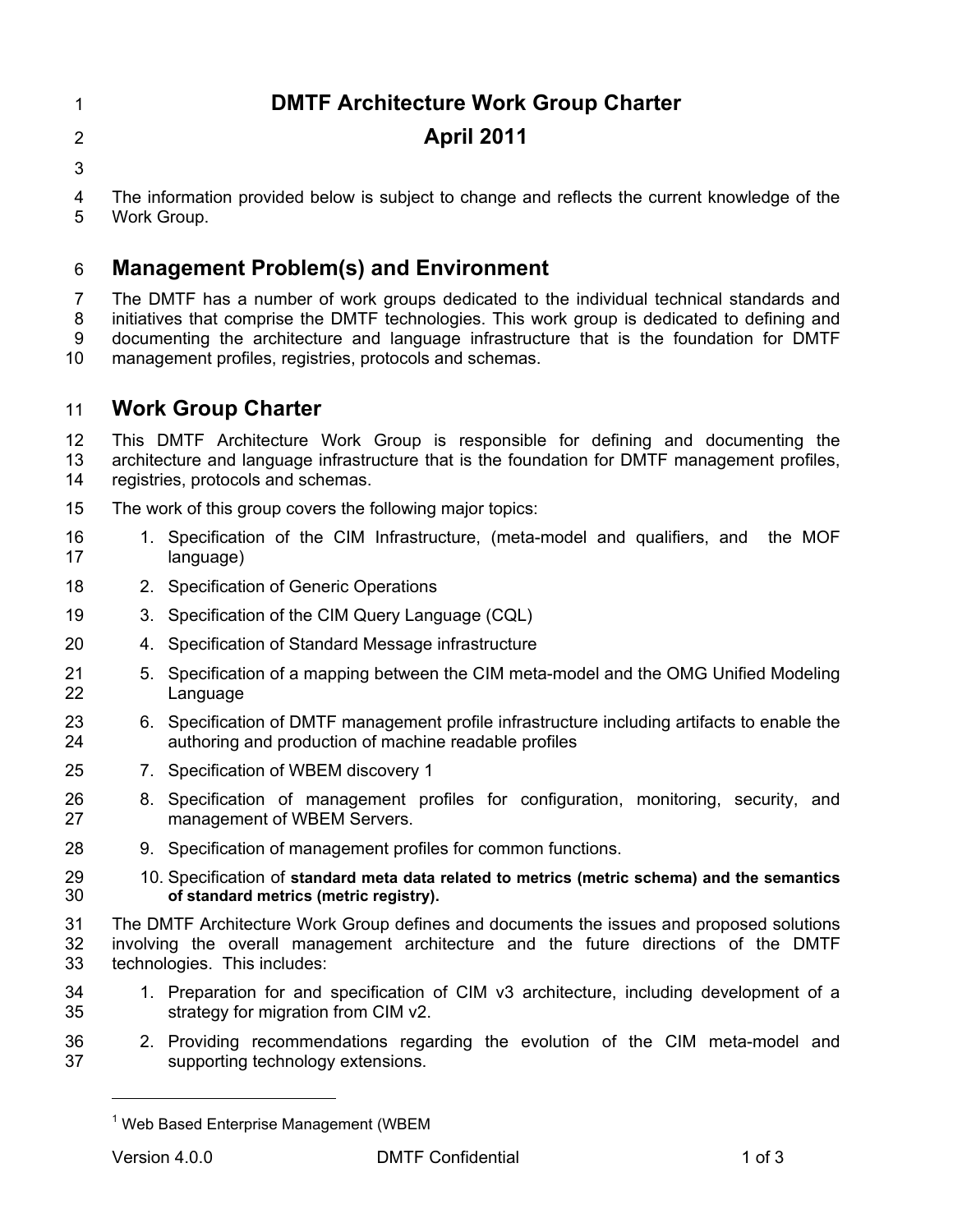- 3. Review and approval of new DMTF architectures and technology submissions.
- 4. Development and documentation of best design and use practices for CIM schemas (defined by DMTF or elsewhere) and extensions.
- 5. Developing models (schema and profiles) for metrics and statistical data

#### **Alliance Partnerships**

 This work group will work with most of the DMTF's alliance partnerships in pursuit of the objectives stated above, and will attempt to develop and maintain work relationships with other organizations such as OMG where there is no formal alliance partnership.

- Identification and pursuit of relationships necessary to enhance the DMTF work to avoid duplication of efforts and to create a coherent 'model' view for the consumer.
- Relationships are maintained with the following organizations:
- The OMG (Object Management Group) for the purpose of enhancing the overall alignment of CIM with the UML specification.
- 51 The Open Group for the purpose of sharing implementation experience of and<br>52 component architectures (e.g. CMPI) for WBEM technologies. component architectures (e.g. CMPI) for WBEM technologies.
- 53 The SNIA for the purpose of ongoing coordination of the Management Protocol and<br>54  **Management Application Work Groups**. Management Application Work Groups.

### **Reliance/Coordination with other Work Groups**

 The DMTF Architecture Work Group coordinates with all of the other DMTF Sub-Committees and Work Groups.

### **Prior Work**

- The prior work that forms the starting point for this Work Group includes:
- The DMTF CIM Specification through version 2.5 (plus errata and addendum).
- The preliminary work done by the TC and this workgroup on the definition of a strategy for CIM 3.0.
- The work done in the former Profile Infrastructure Work Group, the WBEM Infrastructure Modeling Work Group, the CQL Work Group, Generic Operations Work Group and the Metrics Work Group.
- See the Architecture Work Group Plan and Status document for specifications. (http://members.dmtf.org/apps/org/workgroup/technical/dmtf-arch/documents.php?folder\_id=1070)
- Current Work Overview, Deliverables and Timeline
- The current deliverables and timeline for the workgroup are available in the Architecture Work
- Group Plan and Status document.

### **Link to Subteam Charter(s)**

None.